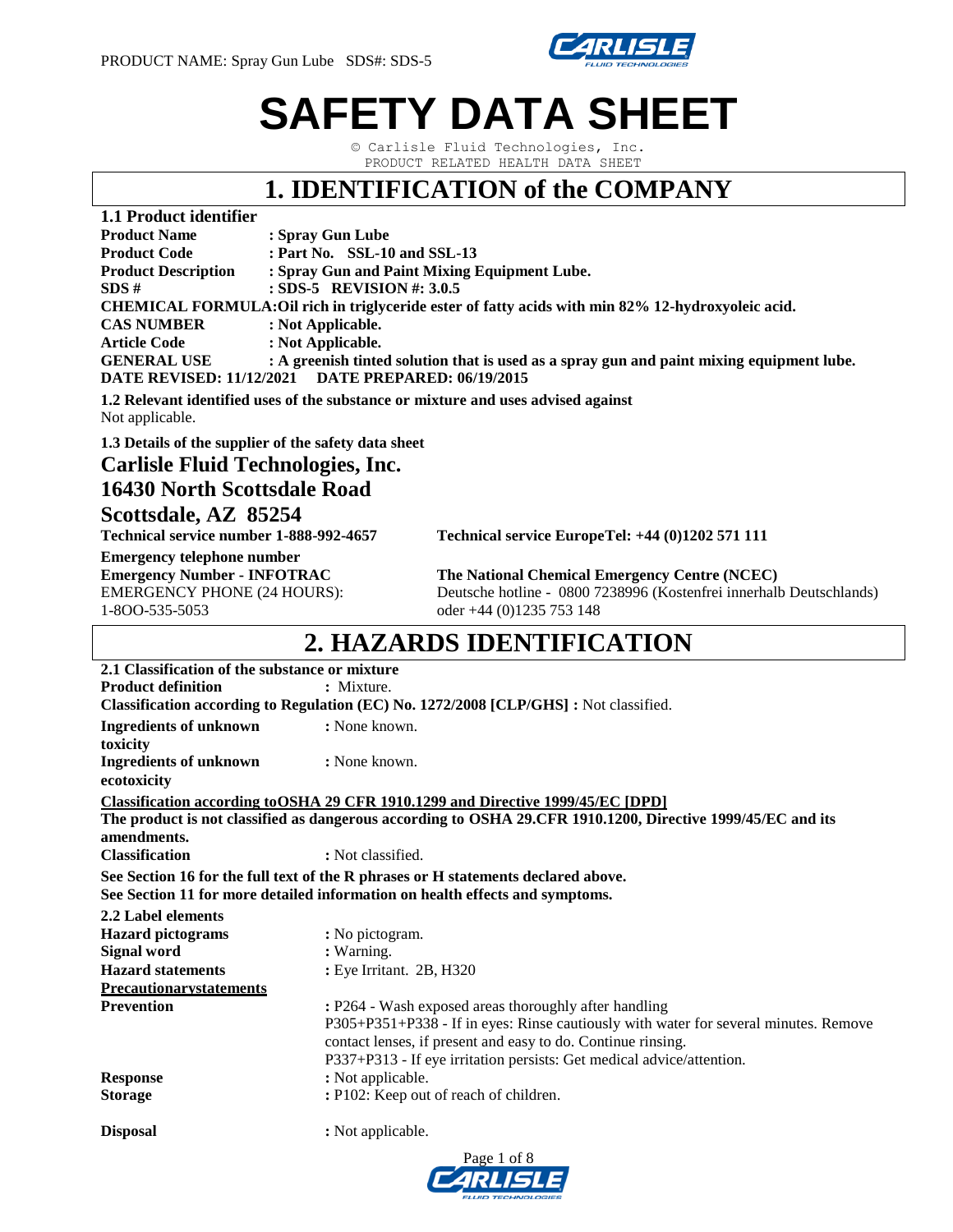

| <b>Hazardous ingredients</b>                                                                           | : None known.                                               |
|--------------------------------------------------------------------------------------------------------|-------------------------------------------------------------|
| Supplemental label                                                                                     | : Not applicable.                                           |
| elements                                                                                               |                                                             |
| Special packaging requirements<br><b>Containers to be fitted</b><br>with child-resistant<br>fastenings | : Not applicable.                                           |
| <b>Tactile warning of danger</b>                                                                       | : Not applicable.                                           |
| 2.3 Other hazards                                                                                      |                                                             |
| Other hazards which do not result in classification                                                    |                                                             |
| <b>Properties affecting health</b>                                                                     | : Wash areas of contact with soap and water.                |
| <b>Principle routes of exposure</b>                                                                    | $:$ Skin, eye.                                              |
| <b>Skin contact</b>                                                                                    | : May cause slight irritation.                              |
| Eye contact                                                                                            | : Causes eye irritation, redness, pain, and tearing.        |
| <b>Inhalation</b>                                                                                      | : Not likely to be hazardous by inhalation.                 |
| <b>Ingestion</b>                                                                                       | : May cause irritation to the mouth, esophagus and stomach. |
| <b>Chronic Effects: None.</b>                                                                          |                                                             |
| 1 <i>.</i> 1. 10. 1.1.                                                                                 | $\mathbf{r}$                                                |

#### **Medical Conditions Aggravated by Long-Term Exposure:** None known.

**Target Organs:** skin and eyes

**Signs and Symptoms:** May cause irritation to the skin and causes eye irritation. If such a reaction occurs, seek medical attention.

### **3. COMPOSITION/INFORMATION ON INGREDIENTS**

| .           | ۰Ν۵             | <b>Wainh</b> |
|-------------|-----------------|--------------|
| ' OII<br>71 | 70<br>8001<br>◡ | 100          |

### **4. FIRST AID MEASURES**

### **4.1 Description of first aid measures**

| <b>EYE CONTACT</b>                 | : Rinse immediately with plenty of water, also under the eyelids, for at least 15 minutes.<br>Remove contact lenses, if present and easy to do. Get medical attention if symptoms occur. |
|------------------------------------|------------------------------------------------------------------------------------------------------------------------------------------------------------------------------------------|
| <b>INHALATION</b>                  | : When symptoms occur: go into open air and ventilate suspected area.                                                                                                                    |
| <b>SKIN CONTACT</b>                | : Remove contaminated clothing. Drench affected area with water for at least 15 minutes.                                                                                                 |
| <b>INGESTION</b>                   | : Rinse mouth. Do NOT induce vomiting. Seek medical attention for treatment and observation.                                                                                             |
|                                    | <b>Protection of first-aiders :</b> No known significant effects or critical hazards.                                                                                                    |
|                                    | 4.2 Most important symptoms and effects, both acute and delayed                                                                                                                          |
| <b>Potentialacutehealtheffects</b> |                                                                                                                                                                                          |
| Eye contact                        | : Eye irritation.                                                                                                                                                                        |
| <b>Inhalation</b>                  | : Not expected to present a significant inhalation hazard under anticipated conditions of normal                                                                                         |
|                                    | use.                                                                                                                                                                                     |
| <b>Skin contact</b>                | : None under normal conditions.                                                                                                                                                          |
| <b>Ingestion</b>                   | : If a large quantity has been ingested: May cause nausea, vomiting, and diarrhea.                                                                                                       |
| Over-exposure signs/symptoms       |                                                                                                                                                                                          |
| Eye contact                        | : No specific data.                                                                                                                                                                      |
| <b>Inhalation</b>                  | : No specific data.                                                                                                                                                                      |
| <b>Skin contact</b>                | : No specific data.                                                                                                                                                                      |
| <b>Ingestion</b>                   | : No specific data.                                                                                                                                                                      |
|                                    | 4.3 Indication of any immediate medical attention and special treatment needed                                                                                                           |
| Notes to physician                 | : Treat symptomatically.                                                                                                                                                                 |
| <b>Specific treatments</b>         | : Never give anything by mouth to an unconscious person. If you feel unwell, seek medical advice.                                                                                        |
|                                    |                                                                                                                                                                                          |

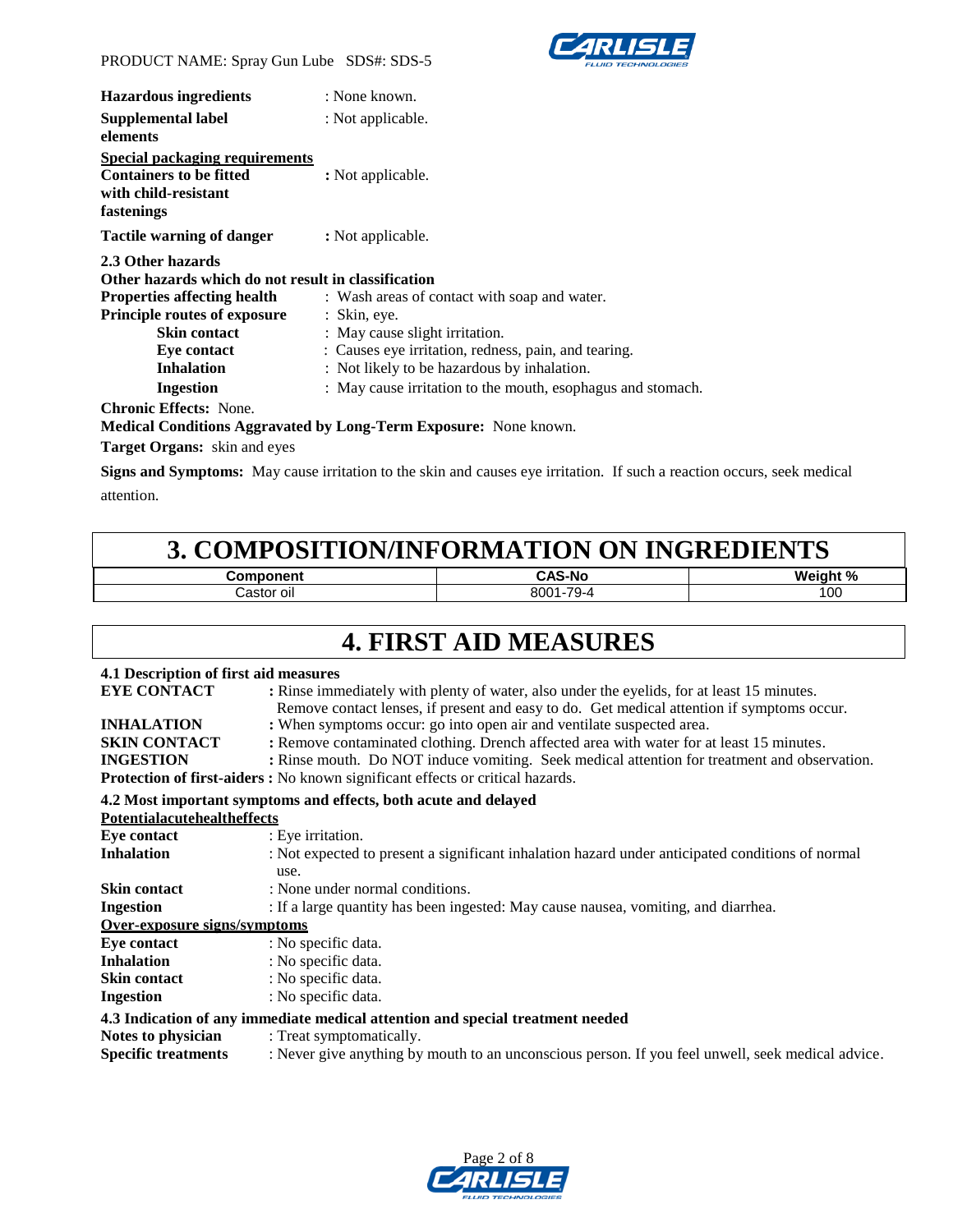

# *5. FIRE FIGHTING MEASURES*

| 5.1 Extinguishing media<br>Suitable extinguishing media                                                                                                                                                                                                                                                   | : Alcohol foam, dry chemical, carbon dioxide, water spray, fog.                                                                                                                                                                                                                                                                                     |
|-----------------------------------------------------------------------------------------------------------------------------------------------------------------------------------------------------------------------------------------------------------------------------------------------------------|-----------------------------------------------------------------------------------------------------------------------------------------------------------------------------------------------------------------------------------------------------------------------------------------------------------------------------------------------------|
| Unsuitable extinguishing media                                                                                                                                                                                                                                                                            | : Do not use a heavy water stream. Use of heavy stream of water may spread<br>fire.                                                                                                                                                                                                                                                                 |
| 5.2 Special hazards arising from the substance or mixture                                                                                                                                                                                                                                                 |                                                                                                                                                                                                                                                                                                                                                     |
| <b>Flammability class</b><br><b>Fire retardant method</b><br><b>Flash Point</b><br><b>Autoignition Temperature</b><br><b>Sensitivity to Static Discharge</b><br>Hazards from the substance or mixture<br><b>Unusual Fire and Explosion Hazards</b><br><b>Hazardous combustion products</b><br><b>Note</b> | : Combustible when heated.<br>$\Omega$<br>: None required.<br>: $229^{\circ}$ C / 444.2°F.<br>: $448^{\circ}$ C / 838.4 $^{\circ}$ F.<br>: No information available.<br>: No information available.<br>: No information available.<br>: Carbon monoxide (CO), Carbon dioxide (CO2).<br>: None.                                                      |
| 5.3 Advice for firefighters<br><b>Special precautions for fire-fighters</b>                                                                                                                                                                                                                               | : For structural fires beyond the initial stage, emergency responders in the<br>immediate hazard area should wear protective clothing. When the potential<br>chemical hazard is unknown, a self-contained breathing apparatus should be worn.<br>In addition, wear other appropriate protective equipment as conditions warrant<br>(see Section 8). |
| Special protective equipment for<br>fire-fighters                                                                                                                                                                                                                                                         | : Fire-fighters should wear appropriate protective equipment and self-<br>contained breathing apparatus (SCBA) with a full face-piece operated in<br>positive pressure mode.                                                                                                                                                                        |

**HMIS RATING:** See Section 15.

### **6. ACCIDENTAL RELEASE MEASURES**

### **6.1 Personal precautions, protective equipment and emergency procedures**

| For non-emergency personnel<br>For emergency responders   | : Caution : this product can cause the floor to be very slippery.<br>: Wear appropriate protective equipment, including respiratory protection, as conditions<br>warrant (see Section 8). See Sections 2 and 7 for additional information on hazards and<br>precautionary measures.                                                                                                                                                                                                                                                                                                                                          |
|-----------------------------------------------------------|------------------------------------------------------------------------------------------------------------------------------------------------------------------------------------------------------------------------------------------------------------------------------------------------------------------------------------------------------------------------------------------------------------------------------------------------------------------------------------------------------------------------------------------------------------------------------------------------------------------------------|
| <b>6.2 Environmental precautions</b>                      | : Stop spill/release if it can be done safely. Prevent spilled material from entering sewers,<br>storm drains, other unauthorized drainage systems, and natural waterways. Use water<br>sparingly to minimize environmental contamination and reduce disposal requirements. If<br>spill occurs on water notify appropriate authorities and advise shipping of any hazard.<br>Spills into or upon navigable waters, the contiguous zone, or adjoining shorelines that<br>cause a sheen or discoloration on the surface of the water, may require notification of the<br>National Response Center (phone number 800-424-8802). |
| 6.3 Methods and materials for containment and cleaning up |                                                                                                                                                                                                                                                                                                                                                                                                                                                                                                                                                                                                                              |
| <b>Small spill</b><br>Large spill                         | : Absorb spill with sand or inert absorbent material. Clean with detergent.<br>: Soak up with inert absorbent material. Keep in suitable, closed containers for disposal.                                                                                                                                                                                                                                                                                                                                                                                                                                                    |
| <b>6.4 Reference to other sections</b>                    | : Recommended measures are based on the most likely spillage scenarios for this material;<br>however local conditions and regulations may influence or limit the choice of appropriate<br>actions to be taken. See Section 13 for information on appropriate disposal.                                                                                                                                                                                                                                                                                                                                                       |

# **7. HANDLING AND STORAGE**

| 7.1 Precautions for safe handling |                                                                                                                                                   |
|-----------------------------------|---------------------------------------------------------------------------------------------------------------------------------------------------|
| <b>Protective measures</b>        | : Wear personal protective equipment. Ensure adequate ventilation. Avoid contact with<br>skin, eyes and clothing. Avoid ingestion and inhalation. |
|                                   | Do not enter confined spaces such as tanks or pits without following proper entry<br>procedures such as ASTM D-4276 and 29CFR 1910.146.           |
|                                   | <b>Advice on general occupational</b> : Handle in accordance with good industrial hygiene and safety procedures. Wash hands                       |
|                                   | Page 3 of 8                                                                                                                                       |

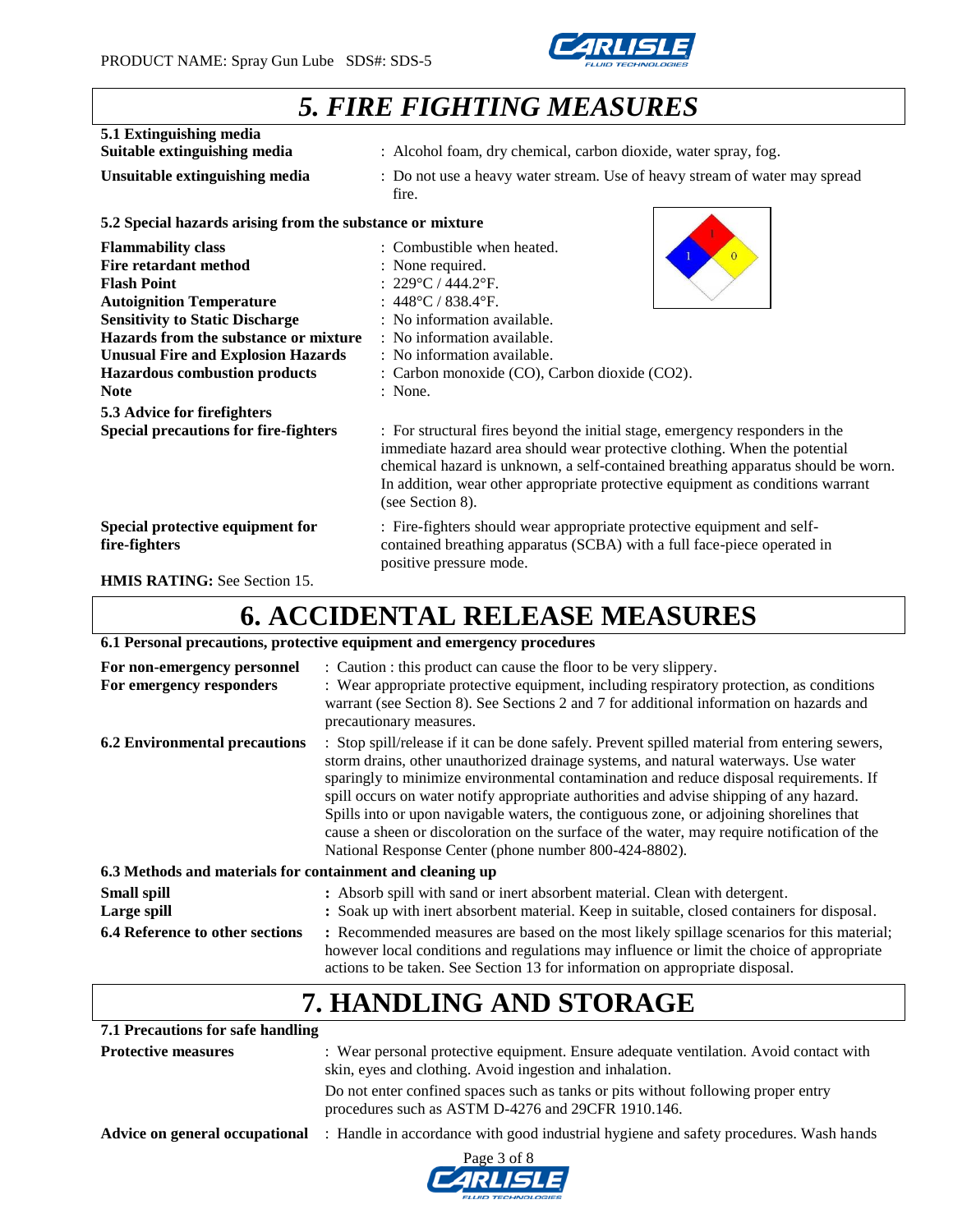

and other exposed areas with mild soap and water before eating, drinking, or smoking and again when leaving work. Do not eat, drink or smoke when using this product.

#### **7.2 Conditions for safe storage,** : Store in a cool and secure area. **including any incompatibilitie**s **7.3 Specific end use(s)**

**Recommendations** : Keep containers tightly closed in a dry, cool and well-ventilated place.

**Industrial sector specific solutions** : None.

### **8. EXPOSURE CONTROLS/PERSONAL PROTECTION**

### **8.1 Control parameters**

|                                      | No Occupational Exposure Limits (OELs) have been established for this product or its chemical components. |
|--------------------------------------|-----------------------------------------------------------------------------------------------------------|
| 8.2 Exposure controls                |                                                                                                           |
| Appropriate engineering              | : No specific controls are needed. Normal room ventilation is adequate.                                   |
| <b>Personal Protection Equipment</b> |                                                                                                           |
| <b>Eye Protection</b>                | : Wear appropriate protective eyeglasses or chemical safety goggles as described by                       |
|                                      | OSHA's eye and face protection regulations in 29 CFR 1910.133 or European Standard                        |
|                                      | EN166.                                                                                                    |
| <b>Skin Protection</b>               | : Wear chemically resistant protective gloves. The breakthrough time of the selected gloves               |
|                                      | must be greater than the intended use period. Wear appropriate clothing to prevent skin                   |
|                                      | exposure.                                                                                                 |
|                                      | <b>Respiratory Protection :</b> Normal room ventilation is adequate.                                      |
| Other protective                     | : Specific situations may require consultation with industrial hygiene, safety, or engineer-              |
| clothing                             | ing professionals.                                                                                        |
| <b>Hygienic Practices</b>            | : Handle in accordance with good industrial hygiene and safety practice. Wash thor-                       |
|                                      | oughly after handling.                                                                                    |

### **9. PHYSICAL AND CHEMICAL PROPERTIES**

#### **9.1 Information on basic physical and chemical properties**

Note: Unless otherwise stated, values are determined at 20°C (68°F) and 760 mm Hg (1 atm). Data represent typical values and are not intended to be specifications.

| <b>Physical state</b>              | : Liquid.                               |
|------------------------------------|-----------------------------------------|
| Color                              | : Clear to greenish tint.               |
| Odor                               | : Slight Odor.                          |
| <b>Appearance</b>                  | : Viscous.                              |
| pН                                 | : Neutral.                              |
| <b>Freezing point</b>              | : No data available.                    |
| <b>Boiling point</b>               | : > 300 °C (572°F).                     |
| <b>Flash point</b>                 | : $229^{\circ}$ C / 444.2°F.            |
| <b>Flammability (solid, gas)</b>   | : NOT a flammable product.              |
| <b>Burning time</b>                | : No data.                              |
| <b>Burning rate</b>                | : No data.                              |
| <b>Upper/lower flammability or</b> | : No data.                              |
| explosive limits                   |                                         |
| Vapor pressure                     | : Negligible.                           |
| Vapor Density (air=1)              | : Not available.                        |
| <b>Evaporation rate</b>            | : No data.                              |
| <b>Relative Density</b>            | : About 0.95 @ 25 °C.                   |
| <b>Solubility in Water</b>         | : Insoluble.                            |
| <b>Partition coefficient:</b>      | : No data.                              |
| n- octanol/water                   |                                         |
| <b>Auto-ignition temperature</b>   | : $448^{\circ}$ C / 838.4 $^{\circ}$ F. |
| <b>Decomposition temperature</b>   | : No data.                              |
| <b>Viscosity</b>                   | : @ 25°C ~ 600-800 CST.                 |
| <b>Specific Gravity (water=1)</b>  | : $0.961$ g/cm <sup>3</sup> @25°C.      |
| <b>Pour Point</b>                  | : Not available.                        |
| <b>Explosive properties</b>        | : None.                                 |

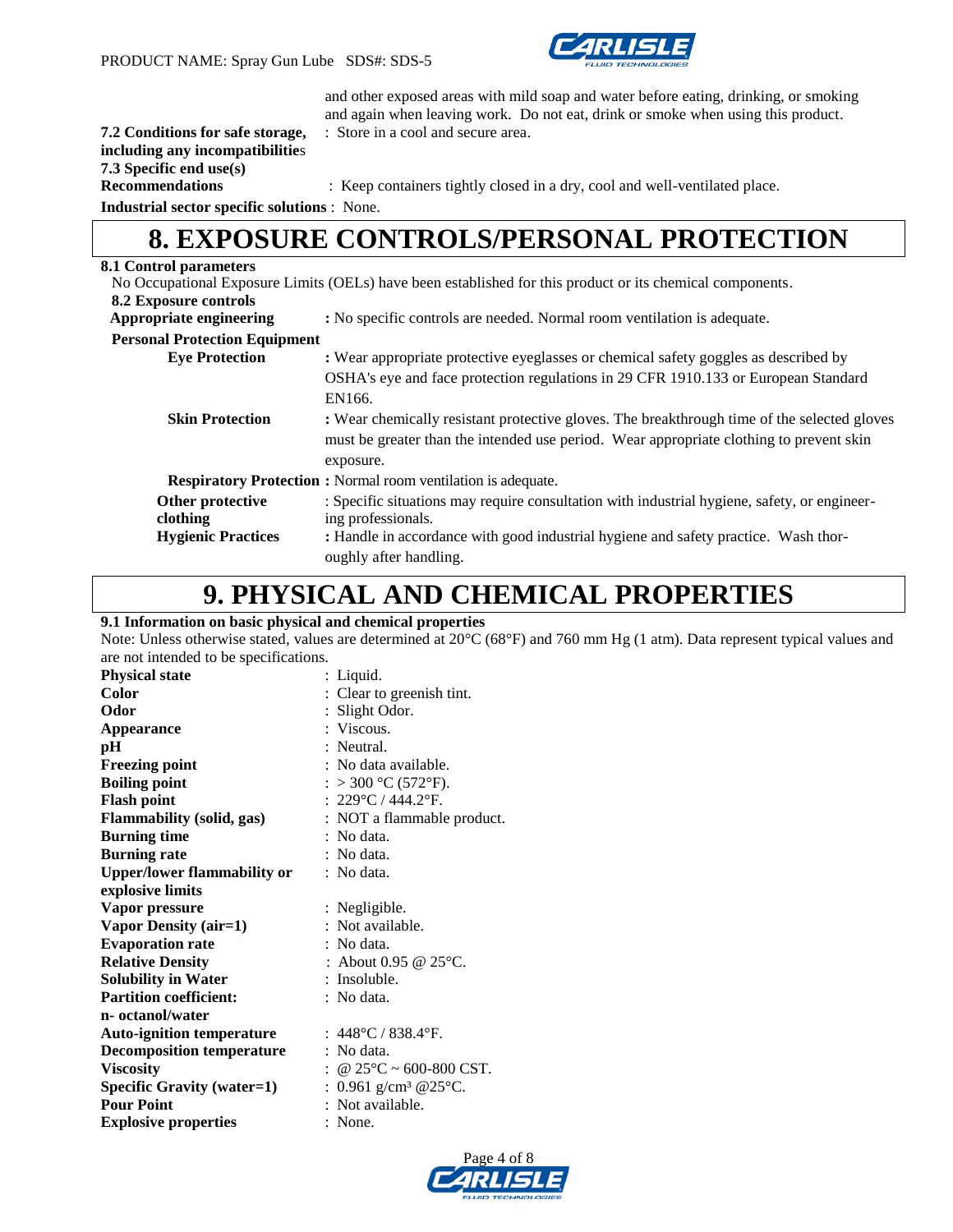

**VOC** : None.

### **Oxidizing properties** : None.

### **9.2 Other information**

No additional information.

# **10. STABILITY AND REACTIVITY**

| <b>10.1 Reactivity</b>                     | : Stable at ambient temperature and under normal conditions of use. |
|--------------------------------------------|---------------------------------------------------------------------|
| 10.2 Chemical stability                    | : Product is stable.                                                |
| 10.3 Possibility of hazardous<br>reactions | : Hazardous polymerization will not occur.                          |
| 10.4 Conditions to avoid                   | : Direct sunlight. Extremely high or low temperatures.              |
| 10.5 Incompatible materials                | : Strong oxidizing agents, Acids, Bases.                            |
| 10.6 Hazardous decomposition<br>products   | : Carbon monoxide (CO), Carbon dioxide (CO2).                       |

### **11. TOXICOLOGICAL INFORMATION**

| 11.1 Acutetoxicity                                                               |
|----------------------------------------------------------------------------------|
| <b>Effects of Acute Exposure</b>                                                 |
| (LD50 oral and LC50)                                                             |
| Expected LD50 oral-rate $> 5000$ mg/kg based on data taken from similar product. |

| 11.2 Acute toxicity estimates                            |                                                                                                |
|----------------------------------------------------------|------------------------------------------------------------------------------------------------|
| <b>Conclusion/Summary</b>                                | : Not expected to be toxic.                                                                    |
| 11.3 Irritation/Corrosion                                |                                                                                                |
| <b>Conclusion/Summary</b>                                | : Causes eye irritation.                                                                       |
| 11.4 Sensitizer                                          |                                                                                                |
| <b>Conclusion/Summary</b>                                | : Not expected to be a sensitizer.                                                             |
| 11.5 Mutagenicity                                        |                                                                                                |
| <b>Conclusion/Summary</b>                                | : Not Available.                                                                               |
| 11.6 Carcinogenicity                                     |                                                                                                |
| <b>Conclusion/Summary</b>                                | : None. IARC - No. NTP - No. OSHA - No. ACGIH - Not Listed. Mexico - Not Listed                |
| 11.7 Reproductive toxicity                               |                                                                                                |
| <b>Conclusion/Summary</b>                                | : Not classified.                                                                              |
| 11.8 Teratogenicity                                      |                                                                                                |
| <b>Conclusion/Summary</b>                                | : Not classified.                                                                              |
| 11.9 Specific target organ toxicity (single exposure)    |                                                                                                |
| Not classified.                                          |                                                                                                |
| 11.10 Specific target organ toxicity (repeated exposure) |                                                                                                |
| <b>Conclusion/Summary</b>                                | : Not classified.                                                                              |
| 11.11 Aspiration hazard                                  |                                                                                                |
| <b>Conclusion/Summary</b>                                | : Not classified.                                                                              |
|                                                          | 11.12 Information on the likely routes of exposure : Eye, ingestion, skin and inhalation.      |
| 11.13 Potential acute health effects                     |                                                                                                |
| <b>Inhalation</b>                                        | : Not expected to present a significant inhalation hazard under anticipated conditions of      |
|                                                          | normal use.                                                                                    |
| <b>Ingestion</b>                                         | : If a large quantity has been ingested: May cause nausea, vomiting, and diarrhea.             |
| <b>Skin contact</b>                                      | : None under normal conditions.                                                                |
| Eye contact                                              | : Causes eye irritation.                                                                       |
|                                                          | 11.4 Symptoms related to the physical, chemical and toxicological characteristics              |
| <b>Inhalation</b>                                        | : Not expected to present a significant inhalation hazard under normal use.                    |
| <b>Ingestion</b>                                         | : If a large quantity has been ingested: May cause nausea, vomiting, and diarrhea.             |
| <b>Skin contact</b>                                      | : None under normal conditions.                                                                |
| Eye contact                                              | : Causes eye irritation.                                                                       |
|                                                          |                                                                                                |
|                                                          | 11.15 Delayed and immediate effects and also chronic effects from short and long term exposure |
| <b>Short term exposure</b>                               |                                                                                                |
| <b>Potential immediate effects</b>                       | : Not available.<br>$\sim$ $\sim$ $\sim$                                                       |

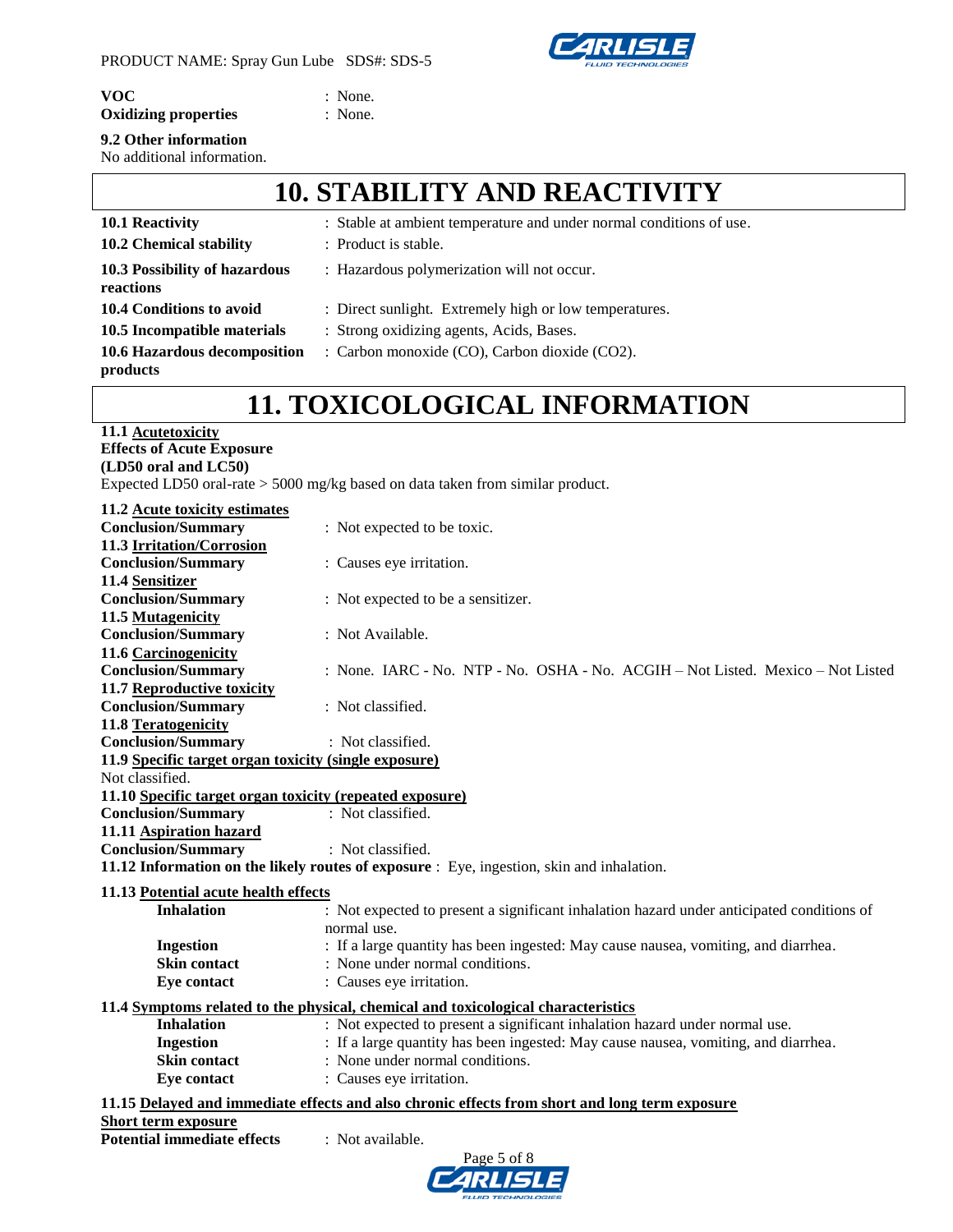

| <b>Potential delayed effects</b>                                | : Not available.                                    |
|-----------------------------------------------------------------|-----------------------------------------------------|
| Long term exposure                                              |                                                     |
| <b>Potential immediate effects</b>                              | : Not hazardous.                                    |
| <b>Potential delayed effects</b>                                | : Causes eye irritation.                            |
| 11.16 Potential chronic health effects                          |                                                     |
| <b>Effects of Chronic Exposure</b>                              | : Not known.                                        |
| <b>General</b>                                                  | : No known significant effects or critical hazards. |
| <b>Carcinogenicity (IARC, ACGIH)</b> : None-NTP, IARC, or OSHA. |                                                     |
| <b>Mutagenicity</b>                                             | $:$ Not known.                                      |
| <b>Teratogenicity</b>                                           | $:$ Not known.                                      |
| <b>Developmental effects</b>                                    | : Not known.                                        |
| <b>Fertility effects</b>                                        | $:$ Not known.                                      |
| 11.17 Other information                                         | : Not available.                                    |

### **12. ECOLOGICAL INFORMATION**

| 12.1 Toxicity                     |                                                            |
|-----------------------------------|------------------------------------------------------------|
| <b>Aquatic</b>                    |                                                            |
| <b>Conclusion/Summary</b>         | : Acute fish toxicity $LCO > 100$ mg/L                     |
|                                   | Bacteria toxicity $ECO > 100$ mg/L.                        |
| <b>12.2 Persistence</b>           |                                                            |
| <b>Conclusion/Summary</b>         | $\therefore$ Not determined.                               |
| 12.3 Bioaccumulation/Accumulation |                                                            |
| <b>Conclusion/Summary</b>         | : Minimum biodegradability is 60% BSB30/CSB Resp. 70% DOC. |
| 12.4 Mobility/Persistence in soil |                                                            |
| <b>Conclusion/Summary</b>         | : Not determined.                                          |
| 12.5 Degradability/Leaching       |                                                            |
| <b>Conclusion/Summary</b>         | : Readily biodegradable.                                   |
| <b>12.6 Environmental Fate</b>    |                                                            |
| <b>Conclusion/Summary</b>         | $\therefore$ Not determined.                               |
| 12.7 Other adverse effects        | : Avoid release to the environment.                        |
|                                   |                                                            |

# **13. DISPOSAL CONSIDERATIONS**

The generator of a waste is always responsible for making proper hazardous waste determinations and needs to consider state and local requirements in addition to federal regulations.

### **13.1 Waste treatment methods**

| <b>Methods of disposal</b>                   | : Dispose of waste material in accordance with all local, regional, national, and international<br>regulations. |
|----------------------------------------------|-----------------------------------------------------------------------------------------------------------------|
| <b>Hazardous</b> waste<br>13.2 Packaging     | : Not considered to be a Hazardous Waste as shipped.                                                            |
| <b>Methods of disposal</b>                   | : Container contents should be completely used and containers should be emptied prior to discard.               |
| <b>13.3 Special precautions:</b> None known. |                                                                                                                 |

| <b>14. TRANSPORT INFORMATION</b> |                 |                 |                 |                 |                 |  |  |  |
|----------------------------------|-----------------|-----------------|-----------------|-----------------|-----------------|--|--|--|
|                                  | <b>US DOT</b>   | <b>ADR/RID</b>  | <b>IMDG</b>     | <b>IATA</b>     | <b>CAN TDG</b>  |  |  |  |
| 14.1 UN number                   | Not regulated.  | Not regulated.  | Not regulated.  | Not regulated.  | Not regulated.  |  |  |  |
| 14.2 UN proper shipping name     | None.           | None.           | None.           | None.           | None.           |  |  |  |
| 14.3 Transport                   | Not restricted. | Not restricted. | Not restricted. | Not restricted. | Not restricted. |  |  |  |
| hazard $class(s)$                |                 |                 |                 |                 |                 |  |  |  |
| 14.4 Packing                     | None.           | None.           | None.           | None.           | None.           |  |  |  |
| group                            |                 |                 |                 |                 |                 |  |  |  |
| 14.5 Environmental hazards       | No.             | No.             | No.             | No.             | No.             |  |  |  |
| 14.6 Special precautions         | Not available.  | Not available.  | Not available.  | Not available.  | Not available.  |  |  |  |
| for user                         |                 |                 |                 |                 |                 |  |  |  |
| <b>Additional information</b>    | None.           |                 |                 |                 |                 |  |  |  |
| 14.7 Transport in bulk           | Not available.  | Not available.  | Not available.  | Not available.  | Not available.  |  |  |  |
| according to Annex II of         |                 |                 |                 |                 |                 |  |  |  |
| <b>MARPOL 73/78 and the</b>      |                 |                 |                 |                 |                 |  |  |  |

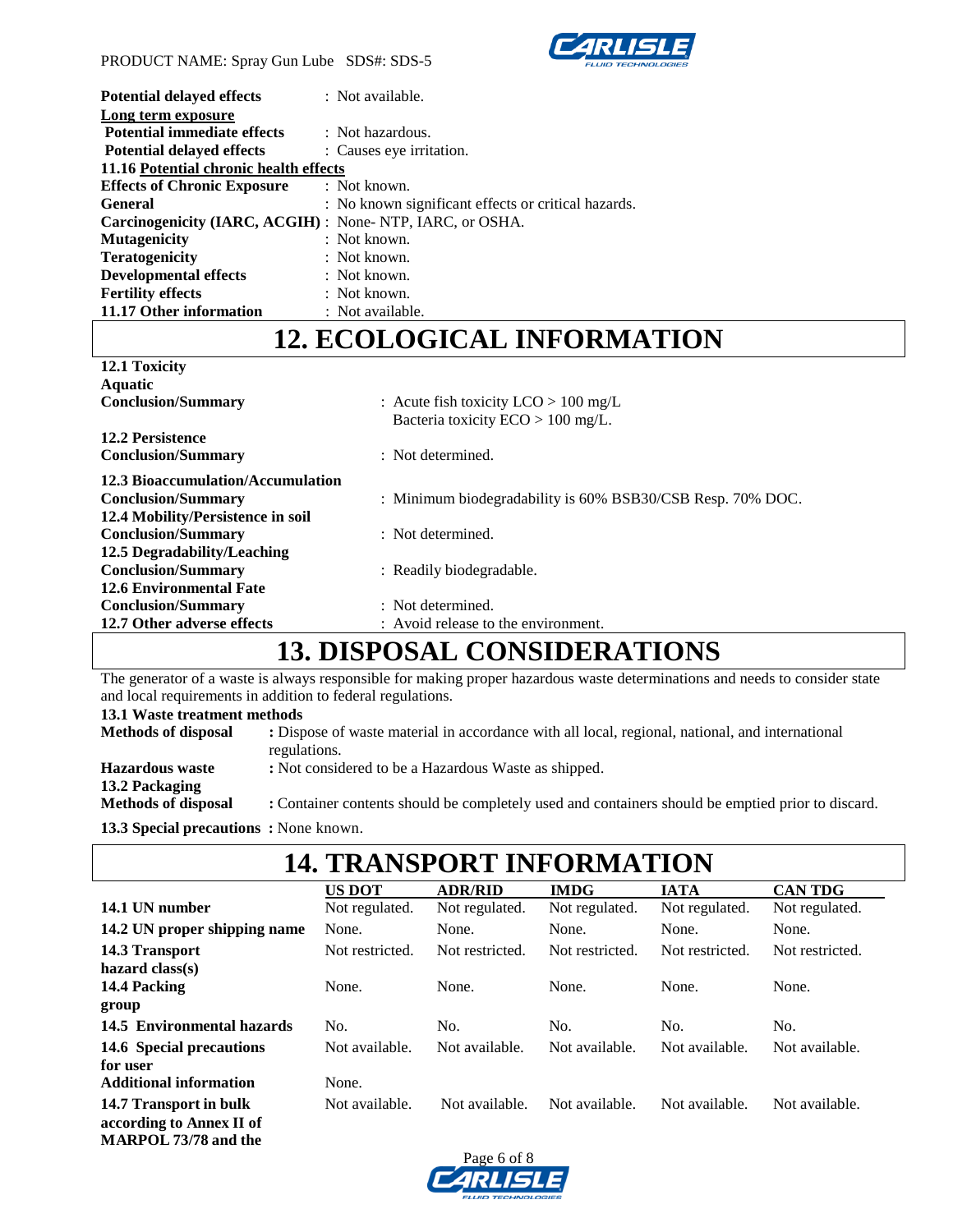

### **IBC Code**

# **15. REGULATORY INFORMATION**

### **15.1 Federal Regulations**

**Global Inventories:** All ingredients are on DSL/NDSL and TSCA inventories.

### **EUROPEAN AGREEMENT CONCERNING THE INTERNATIONAL CARRIAGE OF DANGEROUS GOODS BY**

**ROAD (ADR):** This product is not classified by the United Nations Economic Commission for Europe to be dangerous goods.

**EEC Council :**According to EEC Council Directive, this material is not a dangerous substance, but suitable precautions for handling chemicals should be taken

**INTERNATIONAL MARITIME ORGANIZATION (IMO) DESIGNATION:** This product is not classified as Dangerous Goods by the International Maritime Organization.

**INTERNATIONAL AIR TRANSPORT ASSOCIATION (IATA):** This product is not classified as Dangerous Goods, by rules of IATA.

**Canada:** This product has been classified in accordance with the hazard criteria of the Controlled Products Regulations (CPR) and the SDS contains all the information required by the Regulations.

#### **WHMIS Classification:** exempt

**TRANSPORT CANADA, TRANSPORTATION OF DANGEROUS GOODS REGULATIONS:** This product is not classified as Dangerous Goods, per regulations of Transport Canada.

**NSNR/NPRI:** no reportable substances

**United States of America:** SDS prepared pursuant to the Hazard Communication Standard (29CFR1910.1200).

**U.S. DEPARTMENT OF TRANSPORTATION (DOT) SHIPPING REGULATIONS:** This product is not classified as dangerous goods, per U.S. DOT regulations, under 49 CFR 172.101.

**EPA Hazardous Waste Number and Classification (40CFR261.22):** none required

**Clean Water Act:** None of the chemicals in this product are listed as a Hazardous Substance under the CWA.

None of the chemicals in this product are listed as Priority Pollutants under the CWA.

None of the chemicals in this product are listed as Toxic Pollutants under the CWA.

**Toxic Substances Control Act (TSCA):** Listed on the TSCA inventory.

#### **WGK (Water Danger/Protection)** : 0

**DSL:** All components are either on the DSL, or are exempt from DSL listing requirements.

**U.S. Export Control Classification Number:** None.

#### **EPA SARA Title III/CERCLA**

**SARA Section 302 Extremely Hazardous Substances**: None of the chemicals in this product have a TPQ.

**SARA Codes:** None.

**Section 313**: No chemicals are reportable under Section 313.

#### **CERCLA/SARA - Section 313 and 40 CFR 372:**

This material does not contain any chemicals subject to the reporting requirements of SARA 313 and 40 CFR 372.

**EPA (CERCLA) Reportable Quantity (in pounds):** None.

### **15.2 State Regulations**

**California Proposition 65:** This product does not contain a chemical known to the state of California to cause cancer, birth defect or other reproductive harm.

**Massachusetts** : The following components are listed: None.

**New Jersey** : The following components are listed: None.

**Pennsylvania** : The following components are listed: None.

**15.3 HMIS RATING:** Health 1, Flammability 1, Reactivity 0

**15.4 NFPA RATING:** Health 1, Flammability 1, Reactivity 0